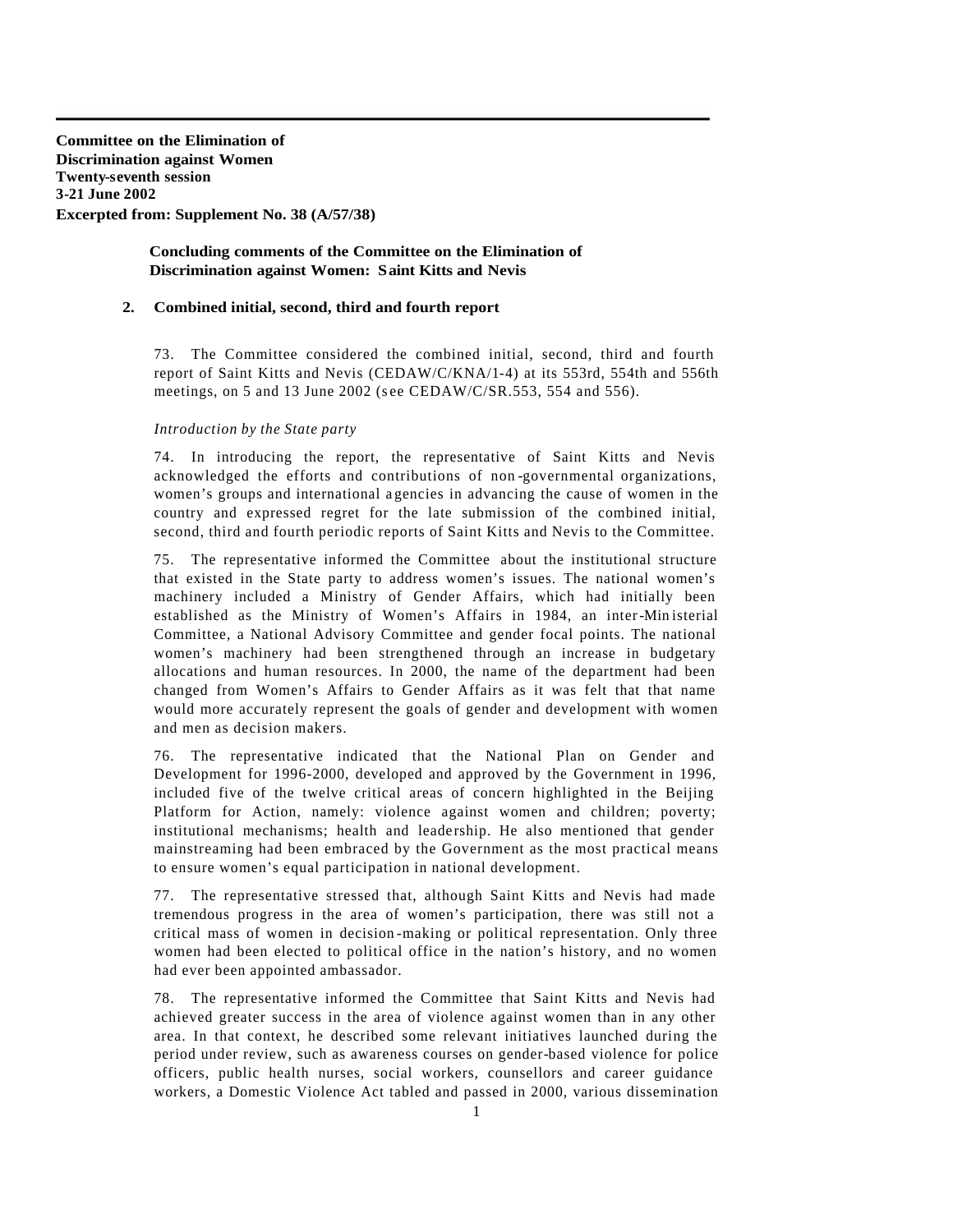activities in the media and awareness-raising campaigns, including Zero Tolerance in 1997 and a Life Free of Violence Campaign in 1997-1998.

79. The representative pointed out that numerical gender equality in education was outstanding. In fact, enrolment statistics for 2001 indicated that, at all levels with the exception of the primary school level, the enrolment rate was higher for women than for men, and a new policy had been announced affirming the right of pregnant adolescents and teenage mothers to return to school. In that regard, in November 2001, "Project Viola" had been launched, with the main objective to create an enabling environment in which teenage mothers could complete their education.

80. The representative also underlined a number of achievements attained with regard to health, in particular, the efforts made by the Ministry of Health in bringing the maternal death rate as close to zero as possible and to implement an ante/post-natal health programme that would ensure optimum health for women. He further indicated that family planning was provided at health centres and by the family planning association. Breast examinations and cervical cancer screening had been instituted free of charge.

81. The representative informed the Committee that, alth ough women were outperforming men at various educational levels, that achievement had not been translated into economic returns for women. Hence, women continued to be concentrated in the jobs that paid the least. In addition, many women were solely responsible for the care of children and that created a financial burden for them. The representative added that the Ministry of Women's Affairs/Gender Affairs had always implemented programmes that sought to encourage women to improve their caring capabilities. Skills training programmes with an entrepreneurial component had been organized in every rural community and many women had become selfemployed or had used the skills gained to augment their income.

82. Finally, the representative stated that the Counselling Department of the Ministry of Social Development, Community and Gender Affairs piloted a parenting programme for fathers which had been very successful as fathers were able to interact in a non -threatening environment with facilitators. It also benefited women and children, since the sensitivity of men to their role as nurturers of children facilitated the mainstreaming of gender in the domestic sphere. As a result, a National Fathers' Association had been created.

## *Concluding comments of the Committ ee*

#### *Introduction*

83. The Committee commends the State party for its ratification of the Convention without reservations in 1985 and for preparing and submitting its combined initial, second, third and fourth report. It expresses appreciation for the State party's efforts to follow the Committee's guidelines when preparing the report.

84. The Committee also thanks the State party for sending a high -level delegation headed by the Minister for Social Development, Community and Gender Affairs. It also comme nds the State party for the frankness of the report and the sincerity of its presentation, which enabled the Committee to enter into a constructive dialogue.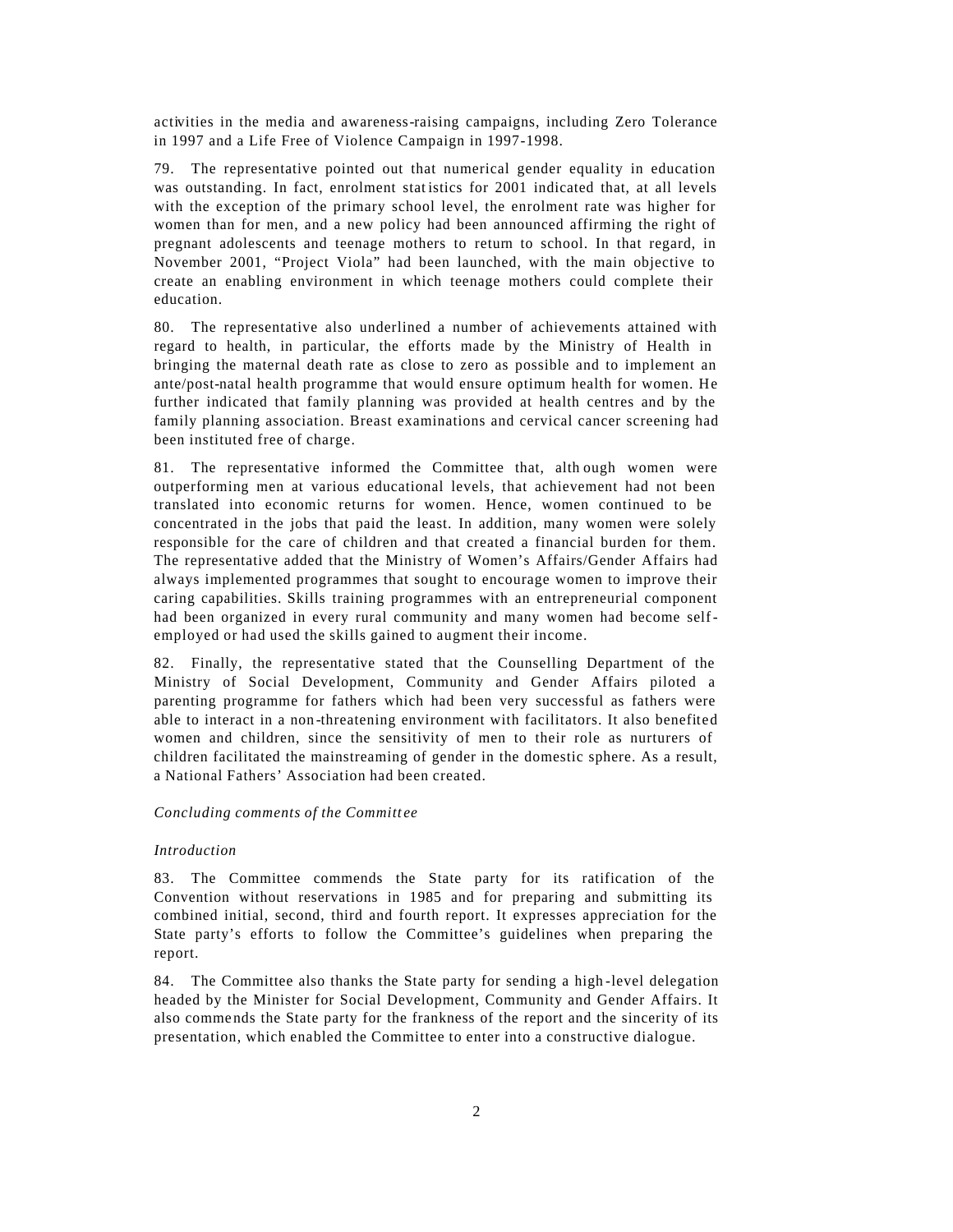85. The Committee notes that the measures taken by the State party, particularly the National Plan on Gender and Development, are relevant to the implementation of the Beijing Platform for Action.

### *Positive aspects*

86. The Committee welcomes the high level of commitment and political will demonstrated by the State party in the implementation of the principles of gender equality laid down in the Convention and the important leadership role played in the region.

87. The Committee commends the State party on the innovative national mechanisms established with a view to ensuring that women and men enjoy equal rights and on the progress achieved in the advancement of women over the past five years.

88. The Committee commends the State party on the achievements made in its health policy, particularly the reduction of the maternal mortality rate and programmes for post-partum care.

89. The Committee commends the State party on the progress achieved in the educational sphere, with a larger number of females enrolled, except in the primary schools.

90. The Committee is pleased to note that the State party has achieved great success in promoting gender equality in the information media through close collaboration with the Ministry of Gender Affairs. In this respect, the Committee particularly appreciates the prohibition laid down in the Law Reform Act on reporting or broadcasting matters which might lead to the identification of the defendants in sex offence cases.

91. The Committee commends the State party on the establishment of a Code of Ethics and Standards within the Labour Code to regulate the activities of foreign companies which wish to operate in Saint Kitts and Nevis.

## *Factors and difficulties affecting the implementation of the Convention*

92. The Committee notes that one of the main obstacles to the full implementation of the Convention in Saint Kitts and Nevis has been the hurricanes which frequently devastate the country, and which in 1998 destroyed 85 per cent of the housing stock.

#### *Principal areas of concern and recommendations*

93. The Committee is concerned that the provisions of the Convention cannot be invoked in the courts.

94. **The Committee encourages the State party to accord the Convention the legal status it deserves as the most important and binding international legal instrument in the sphere of the advancement of women and the elimination of discrimination against them.**

95. The Committee expresses concern about the underrepresentation of women in decision -making posts and in political bodies, particularly Parliament.

96. **The Committee urges the State party to introduce a range of legal , political and administrative options, in line with, temporary special measures, in accordance with the provisions of article 4, paragraph 1, of the Convention,**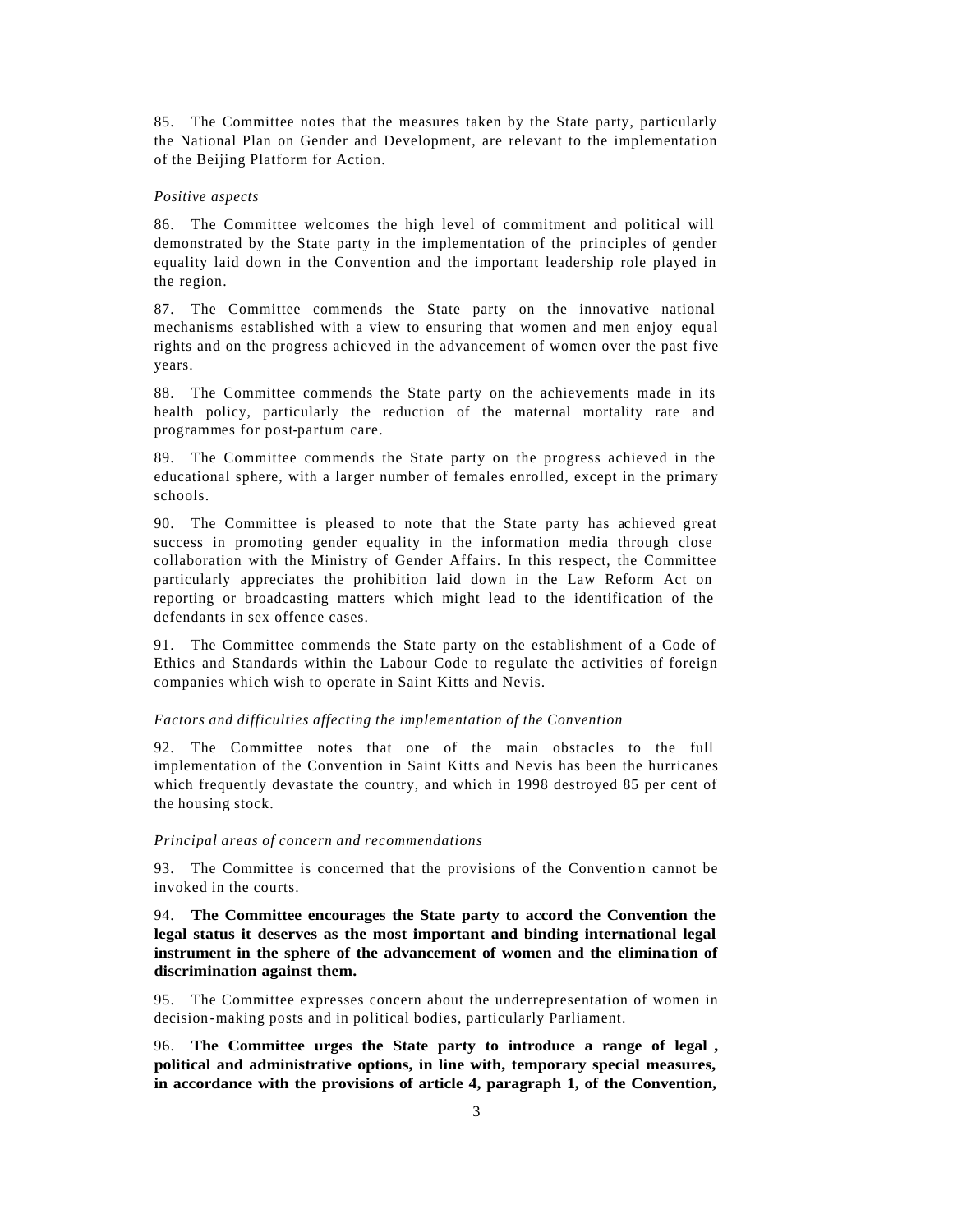**in order to improve the access of women to decision-making. The Committee recommends the adoption of programmes to change the tenor of the political discourse in campaigns in order to achieve greater female participation in them.**

97. The Committee expresses concern at the low number of women in the diplomatic service, particularly in higher posts.

98. **The Committee recommends that the State party take measures, including in accordance with article 4, paragraph 1 of the Convention, to encourage women to enter into diplomatic careers.**

99. The Committee is particularly concerned that, although women have a higher level of education than men, this has not been translated into promotion of women to senior posts in the public and private sectors and/or increased economic returns for women, who continue to be concentrated mainly in the informal sector and in the jobs that pay the least.

100. **The Committee recommends the adoption of legislation that guarantees equal pay for work of equal value. It also recommends that measures should be taken to deal with the situation of unemployed women, and the large numbe r of women who work in the informal sector, with a view to their inclusion in the formal sector, and access to social benefits.**

101. The Committee expresses concern about the high rate of teenage pregnancy.

102. **The Committee urges the State party to intensify awareness raising and sexual education aimed at responsible sexual behaviour in the schools and society at large in order to prevent pregnancies. In addition, the Committee recommends that men be involved in the design and implementation of all family planning strategies, policies and programmes.**

103. The Committee expresses concern about the persistence of cultural practices and strong stereotyped attitudes towards the roles and responsibilities of women and men, which affect all spheres of life and impede the full implementation of the Convention.

104. **The Committee urges the State party to increase its efforts to create awareness in the society about the need to change stereotyped and discriminatory attitudes concerning the role of women and girls, including through specific programmes directed towards boys and men. In particular, the Committee recommends the extension to all communities of the Ministry of Social Development's pilot parenting programme for fathers, in order to promote the idea of shar ed parental responsibility.**

105. Although it welcomes the legislation that has been adopted, in particular, the Law Reform Act and the 2000 Domestic Violence Act, and the programmes to prevent violence against women which are being implemented, the Committ ee expresses concern about the persistent high level of violence, particularly domestic violence, in the State party. The Committee is concerned about the high incidence of sexual abuse of girls particularly by older men. It is also concerned about the unwillingness of women to initiate complaints of domestic violence against husbands and to testify against them because of the unwritten code of family loyalty, which regards such violence as a private matter.

106. **The Committee urges the State party to enhance its efforts to combat violence against women and girls, in accordance with general recommendation No. 19. It also encourages the State party come up with creative solutions for**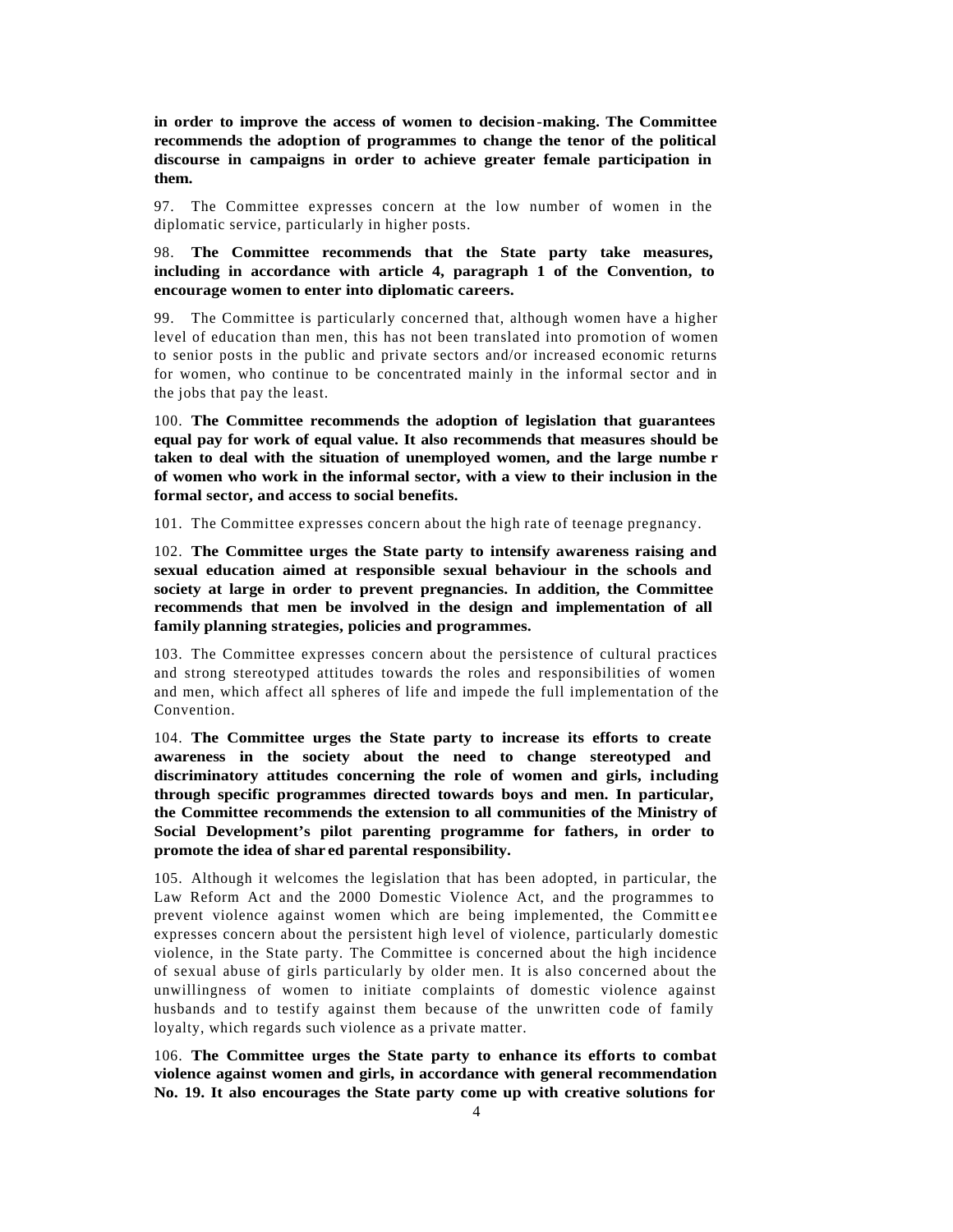**shelters for victims of violence, adopt a zero tolerance approach to the sexual abuse of girls, and establish telephone help lines, rehabilitation programmes for offenders, and educational programmes targeted at men and boys on the prevention of violence and the reform of traditional negative attitudes towards women. The Committee also urges the State party to prosecute the perpetrators of abuse against girls. The Committee further urges the State party to pursue prosecution of offenders in cases of domestic violence even in the absence of testimony of the victim in the Court.**

107. Noting that marijuana is used in the country, the Committee is concerned about the lack of sex-disaggregated data on drug use.

108. **The Committee encourages the State party to collect data on the use of drugs and alcohol and its possible correlation with violence against women. It also encourages the State party to implement measures in order to prevent addiction to all types of drugs by young people.**

109. The Committee expresses concern about the lack of legal aid for women and the lengthy process which makes it difficult for women to take men to court in order to obtain child support. The Committee is also concerned that such a lengthy process allows men to serve a prison sentence instead of paying maintenance.

# 110. **The Committee urges the State party to take adequate legislative measures to make it easier for women to obtain child support and access to legal aid.**

111. The Committee is concerned about the lack of information about the phenomenon of prostitution in Saint Kitts and Nevis. The Committee is pa rticularly concerned about the lack of adequate measures to prosecute pimps.

112. **The Committee encourages the State party to study the phenomenon of trafficking in persons, especially in view of the recent increase of tourism in the country. The Committee also urges the State party to formulate a broad strategy against trafficking and prostitution, which should include the prosecution and punishment of traffickers and pimps.**

113. The Committee notes the lack of statistical data disaggregated by sex in the economic sector, in particular as to the informal employment sector and part -time work. It also notes the lack of data on sexual harassment at the workplace.

114. **The Committee recommends broad collection of data disaggregated by sex, in particular with regard to the economic sector and urges the State party to include these in its next report.**

115. **The Committee urges the State party to ratify the Optional Protocol to the Convention, and to deposit its instrument of acceptance of the amendment to article 20, paragraph 1 of the Convention, on the Committee's sessions, as soon as possible.**

116. **The Committee urges the State party to respond in its next periodic report to the outstanding issues raised in the constructive dialogue and the specific issues raised in the present concluding comments.**

117. **Taking account of the gender dimension of declarations, programmes and platforms for action adopted by relevant United Nations conferences, summits and special sessions (such as the special session of the General Assembly to review and appraise the implementation of the Programme of Action of the International Conference on Population and Development (the twenty -first**